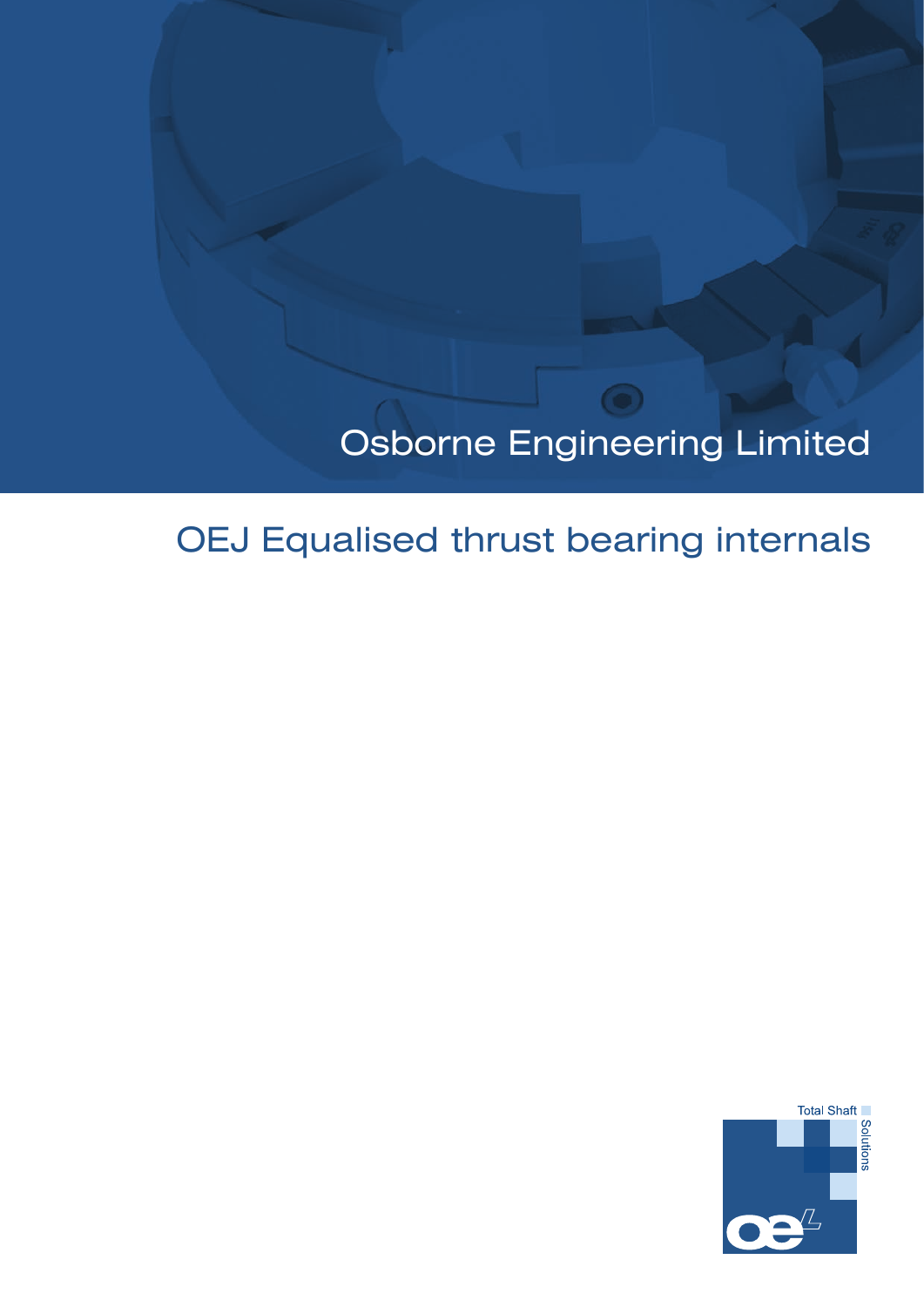## General Description

The Osborne Equalised J style thrust bearing assembly operates by generating and maintaining a substantial oil film between the working faces of the tilting thrust pads and rotating thrust collar. This oil film prevents any physical contact between the two parts which greatly increases resistance to wear. Only during start-up and shut down is there an increased risk of contact between the working faces.

Osborne Engineering understands that customers are occasionally reluctant to change bearing designs when existing bearings have operated successfully within their machinery. With this in mind OEL can offer three standard designs as an alternative to OEM bearings. Assemblies are fully interchangeable resulting in greater choice, whilst retaining confidence in bearing operation.

- J Style 6 Pad design, overall length greater than B style, sizes available up to 431.8mm
- B Style 6 pad design, overall length shorter than J style, sizes available up to 482.6mm
- E Style 8 pad design, completely interchangeable with B style.



Each of the above bearings can be supplied with separable thrust collars. These are attached to the shaft to allow axial load to be transmitted through into the bearing assembly. The standard sizes of which can be obtained from the corresponding table shown later in the catalogue.

Thrust pads are of a button pivot design. This hardened spherical pivot allows the thrust pad to tilt in all directions allowing for the generation of the oil film and ability to account for a degree of misalignment. The pivots are centrally located which allows running in either direction of rotation, but can be offset to facilitate the thermal performance of the bearing assembly if required.

Each of the thrust pads are located on a set of equalising rockers to allow the entire working face of the bearing assembly to adapt to any misalignment between the working faces. The rockers allow each thrust pad to move independently to ensure that each is subject to an equal amount of force.

All of the components which make up the bearing assembly are contained within the carrier ring. This carrier ring is fitted with location dowels and screws to locate the equalising rocker assembly and axial slots which fix the radial position of each tilting thrust pad. The oil feed annulus is machined into the outer diameter with corresponding oil feed slots to deliver cool oil to the working faces.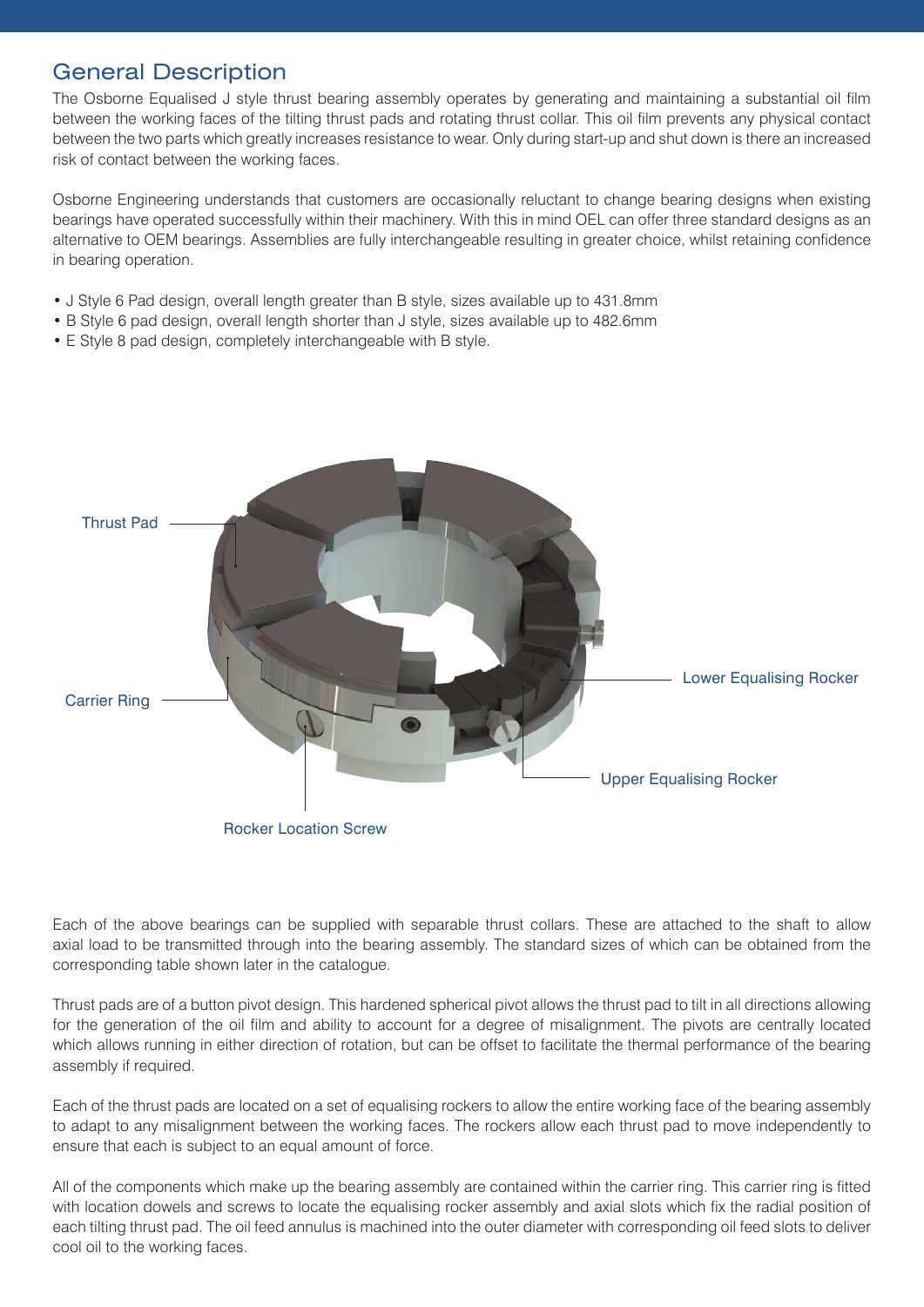#### Table 1 – OEJ General Details

|                 |                | <b>MAX SHAFT</b> | <b>MAX SHAFT</b> | <b>THRUST</b>              | <b>APPROX</b> | THRUST PAD |  |
|-----------------|----------------|------------------|------------------|----------------------------|---------------|------------|--|
| <b>REF</b>      | <b>SIZE</b>    | (SEPERABLE)      | (INTEGRAL)       | SURFACE (MM <sup>3</sup> ) | WEIGHT (KG)   | <b>MPD</b> |  |
| 4"              | <b>OEJ 101</b> | 44.5             | 41.2             | 5160                       | 1.6           | 80.32      |  |
| 5 <sup>°</sup>  | <b>OEJ 127</b> | 57.2             | 53.8             | 8065                       | 2.6           | 100.4      |  |
| 6"              | <b>OEJ 152</b> | 69.9             | 66.6             | 11615                      | 4.1           | 120.48     |  |
| 7 <sup>th</sup> | <b>OEJ 177</b> | 82.6             | 79.3             | 15805                      | 6.7           | 140.56     |  |
| 8"              | <b>OEJ 203</b> | 95.3             | 92               | 20260                      | 9.5           | 160.64     |  |
| $9"$            | <b>OEJ 228</b> | 108              | 104.7            | 26130                      | 13.8          | 180.3      |  |
| $10.5^{\circ}$  | <b>OEJ 266</b> | 124              | 120.7            | 35550                      | 20.4          | 210.84     |  |
| 12"             | <b>OEJ 304</b> | 142.8            | 139.7            | 46450                      | 29.2          | 240.97     |  |
| 13.5"           | <b>OEJ 342</b> | 162.1            | 158.8            | 58775                      | 41.2          | 271.09     |  |
| 15"             | <b>OEJ 381</b> | 177.8            | 174.8            | 72580                      | 56.1          | 301.21     |  |
| 17 <sup>°</sup> | <b>OEJ 431</b> | 203.2            | 200.2            | 93225                      | 80            | 341.37     |  |
| 19 <sup>°</sup> | <b>OEJ 482</b> | 225.6            | 222.3            | 116450                     | 107.5         | 381.53     |  |
| 21"             | <b>OEJ 533</b> | 251              | 247.7            | 142260                     | 141.5         | 421.69     |  |
| 23 <sup>°</sup> | <b>OEJ 584</b> | 273.1            | 266.7            | 170645                     | 184.2         | 461.85     |  |
| 25 <sup>°</sup> | <b>OEJ 635</b> | 298.5            | 292.1            | 201610                     | 229.5         | 502.01     |  |
| 27 <sup>°</sup> | <b>OEJ 685</b> | 320.6            | 311.2            | 235160                     | 292           | 542.17     |  |

Nominal axial length of J Style thrust bearing is denoted by 'B'. Nominal axial length of B and E Style thrust bearings is denoted by 'B1' Increased axial length is to accommodate for greater oil throughput







#### Table 2 – OEJ Standard Dimensions

| <b>SIZE</b>    | $\overline{A}$ | B                        | <b>B1</b> | $\mathsf{C}$ | D     | E.    | F    | G     | H    |      | J    | K.   |      | M     |
|----------------|----------------|--------------------------|-----------|--------------|-------|-------|------|-------|------|------|------|------|------|-------|
| <b>OEJ 101</b> | 111.12         | 36.6                     | 35.1      | 101.6        | 55.6  | 104.7 | 7.9  | 12.7  | 3.1  | 7.1  | 9.7  | 3.1  | 6.4  | 32.5  |
| <b>OEJ 127</b> | 136.52         | 44.5                     | 41.2      | 127          | 69.9  | 125.5 | 9.7  | 15.88 | 4.1  | 7.9  | 14.2 | 4.1  | 7.9  | 40.5  |
| <b>OEJ 152</b> | 161.92         | 52.3                     | 47.8      | 152.4        | 82.6  | 150.9 | 9.7  | 19.05 | 4.1  | 9.7  | 16.8 | 4.8  | 9.7  | 50    |
| <b>OEJ 177</b> | 187.32         | 60.5                     | 53.9      | 177.8        | 95.3  | 171.5 | 11.2 | 22.23 | 4.8  | 11.9 | 20.6 | 4.8  | 9.7  | 59.5  |
| <b>OEJ 203</b> | 212.72         | 68.3                     | 60.5      | 203.2        | 109.5 | 193.6 | 12.7 | 25.4  | 5.6  | 12.7 | 23.9 | 4.8  | 11.2 | 69.1  |
| <b>OEJ 228</b> | 238.12         | 76.2                     | 68.3      | 228.06       | 124   | 219   | 14.2 | 28.58 | 7.9  | 14.2 | 23.9 | 4.8  | 11.2 | 77    |
| <b>OEJ 266</b> | 279.4          | 85.9                     | 74.7      | 266.7        | 144.5 | 254   | 14.2 | 31.75 | 7.1  | 15.8 | 28.5 | 5.6  | 12.7 | 80.9  |
| <b>OEJ 304</b> | 317.5          | 95.3                     | 82.6      | 304.8        | 165.1 | 293.6 | 17.5 | 34.93 | 8.6  | 17.5 | 30.2 | 5.6  | 14.2 | 100.8 |
| <b>OEJ 342</b> | 355.6          | 108                      | 90.4      | 342.9        | 185.7 | 330.2 | 19.1 | 38.1  | 9.7  | 19.1 | 34.1 | 6.4  | 15.8 | 107.2 |
| <b>OEJ 381</b> | 393.7          | 117.4                    | 98.6      | 381          | 206.3 | 368.3 | 15.8 | 41.28 | 3.1  | 20.6 | 38.1 | 7.9  | 17.5 | 129.4 |
| <b>OEJ 431</b> | 447.68         | 133.4                    | 111.3     | 431.8        | 233.4 | 419.1 | 23.9 | 46.03 | 3.1  | 23.9 | 41.2 | 7.9  | 19.1 | 145.3 |
| <b>OEJ 482</b> | 514.35         | $\overline{\phantom{a}}$ | 120.7     | 482.6        | 269.8 | 469.9 | 22.4 | 50.8  | 9.7  | 25.4 | 44.5 | 8.6  | 22.4 | 151.6 |
| <b>OEJ 533</b> | 656.15         | $\sim$                   | 133.4     | 533.4        | 298.5 | 514.4 | 25.4 | 55.58 | 12.7 | 28.5 | 44.5 | 9.7  | 25.4 | 177   |
| <b>OEJ 584</b> | 622.3          | $\sim$                   | 144.5     | 584.2        | 323.9 | 568.5 | 25.4 | 60.33 | 12.7 | 33.3 | 53.9 | 9.7  | 25.4 | 195.3 |
| <b>OEJ 635</b> | 663.1          | $\overline{\phantom{a}}$ | 157.2     | 635          | 673.1 | 622.2 | 28.5 | 68.28 | 12.7 | 35.1 | 57.2 | 12.7 | 31.8 | 203.2 |
| <b>OEJ 685</b> | 730.25         | $\sim$                   | 169.9     | 685.8        | 400   | 673.1 | 30.2 | 69.85 | 12.7 | 36.6 | 60.5 | 12.7 | 31.8 | 211.1 |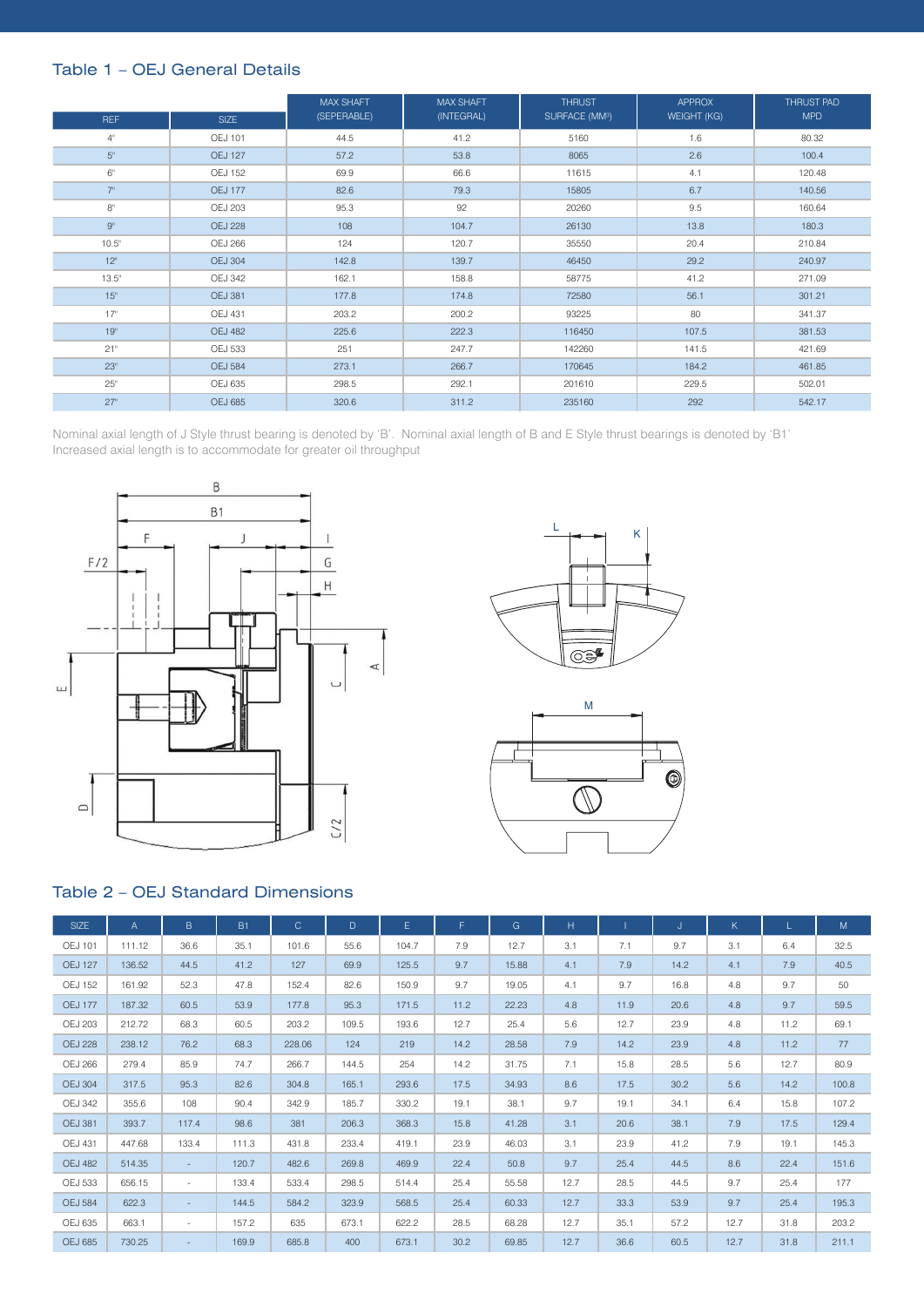#### Table 3 – OEJ Shaft Details

| N     | $\circ$ | P.    | Q    | R     | S     | T.     | U    | V    |
|-------|---------|-------|------|-------|-------|--------|------|------|
| 44.5  | 41.2    | 49.3  | 12.7 | 22.4  | 104.7 | 31.75  | 4.1  | 7.9  |
| 57.2  | 53.8    | 63.5  | 15.8 | 22.4  | 130.1 | 44.45  | 4.8  | 9.7  |
| 69.9  | 66.6    | 76.2  | 19.1 | 25.4  | 155.5 | 53.98  | 4.8  | 9.7  |
| 82.6  | 79.3    | 88.9  | 22.4 | 31.8  | 180.8 | 63.5   | 6.4  | 12.7 |
| 95.3  | 92      | 101.6 | 25.4 | 35.1  | 206.3 | 76.2   | 7.9  | 15.8 |
| 108   | 104.7   | 114.3 | 28.5 | 38.1  | 231.7 | 88.9   | 7.9  | 15.8 |
| 124   | 120.7   | 133.4 | 31.8 | 44.5  | 271.5 | 104.78 | 9.7  | 19.1 |
| 142.8 | 139.7   | 152.4 | 35.1 | 50.8  | 309.6 | 120.65 | 9.7  | 19.1 |
| 162.1 | 158.8   | 171.5 | 38.1 | 57.2  | 347.7 | 136.53 | 11.2 | 22.4 |
| 177.8 | 174.8   | 190.5 | 41.2 | 63.5  | 385.8 | 152.4  | 12.7 | 25.4 |
| 203.2 | 200.2   | 215.9 | 44.5 | 73.2  | 438.2 | 168.28 | 12.7 | 25.4 |
| 225.6 | 222.3   | 247.7 | 50.8 | 82.6  | 489   | 190.5  | 14.2 | 28.5 |
| 251   | 247.7   | 273.1 | 57.2 | 92    | 539.8 | 215.9  | 15.8 | 31.8 |
| 273.1 | 266.7   | 298.5 | 60.5 | 98.6  | 590.6 | 238.15 | 15.8 | 31.8 |
| 298.5 | 292.1   | 327.2 | 63.5 | 108   | 64.4  | 254    | 19.1 | 38.1 |
| 320.6 | 311.2   | 352.6 | 69.9 | 117.4 | 692.9 | 279.4  | 19.1 | 38.1 |

Within the OEJ thrust bearing assembly the axial position of the shaft does not move forward under increasing thrust load. This prevents problems associated with reduced axial stiffness which occurs in spring mounted thrust arrangements. The assembled ring of equalising segments ensure an unreactive and even distribution of the thrust load from the working faces to the seating of the machine.



## Technical Documentation

With every order OEL engineers will provide a detailed arrangement drawing, operating and maintenance instruction manual and comprehensive bearing performance prediction calculation providing the following information;

- Bearing temperature
- Required oil viscosity grade
- Bearing power loss
- Maximum operating pressure
- Minimum film thickness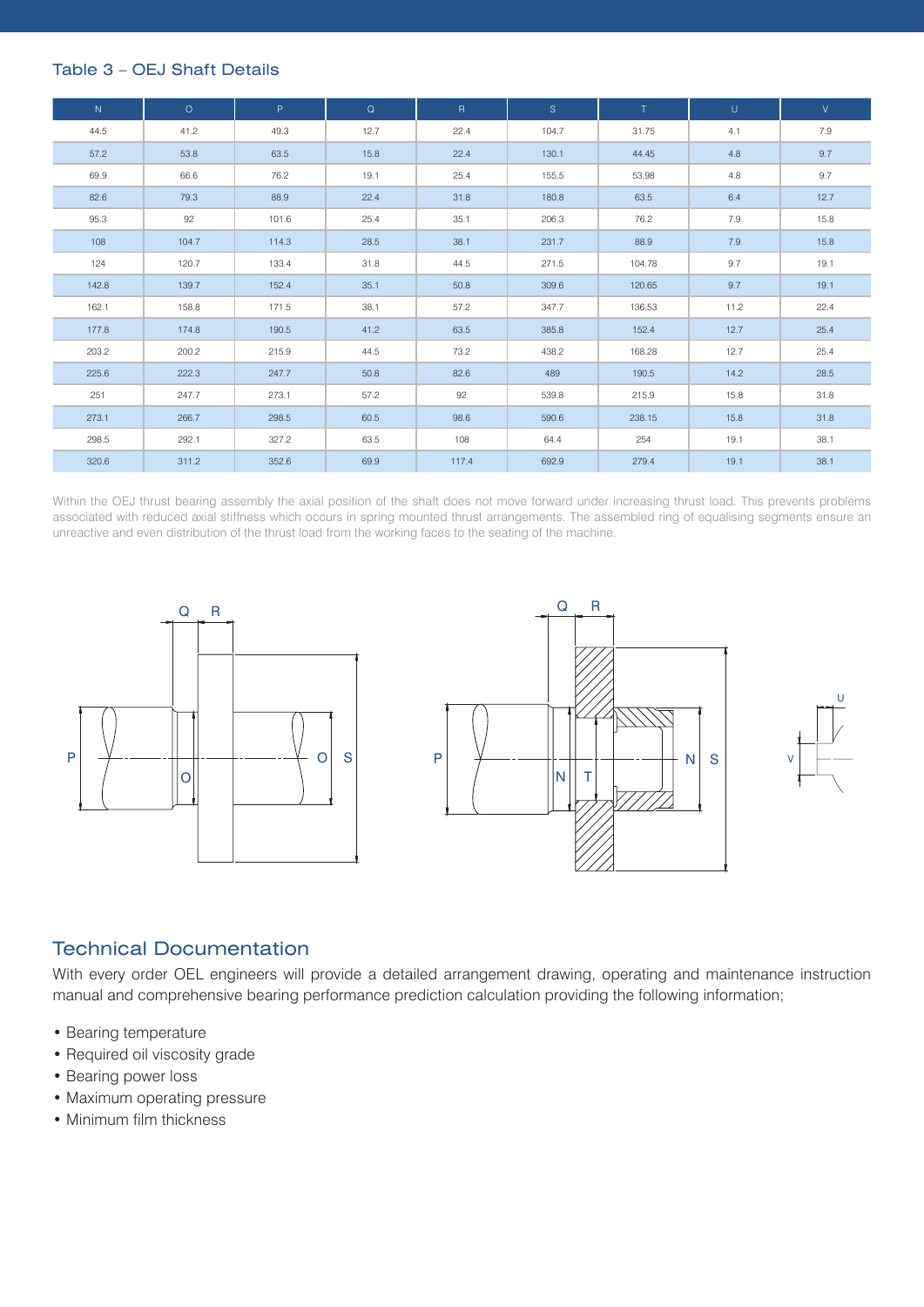## Rated Load for OEJ, B and E Style thrust bearing internals

Load capacity selection curves shown below are based upon ISO VG 32 oil with an inlet temperature of 50°c.



## Lubrication Methods

Oil enters the bearing via the oil slots located on the rear of the carrier ring. Due to the rotation of the shaft, oil is carried along the shaft towards the working faces. As oil enters the working faces it is drawn across the face of each individual thrust pad, generating an oil film. When hot the oil leaves the pad face it is thrown towards the outer thrust collar diameter, exiting the bearing assembly. The hot oil then leaves the bearing housing, which is then pumped through a filter and oil cooler. The cool oil is then returned to the bearing via an orifice plate to control the flow rate.

Small particles present in the oil will be absorbed by the babbit, which reduces the change of damage to the collar face. It is recommended that the oil is filtered so that the average particle size is no greater than 25 micron. When the bearing is intended for moderate to high speed applications ISO VG 32 oil is recommended. At high shaft velocities the major source of power loss is from oil turbulence caused by the thrust collar rotating in a flooded environment.



Oil circulation path during bearing operation

## Temperature Measurement

Temperature measurement is the preferred condition monitoring tool for most bearing assemblies. OEJ bearing assemblies can be supplied with RTD's for accurate measurement of the thrust pad temperature. If such instrumentation is required OEL engineering require the primary direction of rotation to ensure the probes are mounted in the correct area of the thrust pad to provide the most accurate temperature reading.

Generally alarm and trip settings are based upon predicted bearing performance. It is recommended that the alarm and trip levels should be set at 8°c and 15°c respectively above the predicted bearing operating temperature. However babbit temperatures should never exceed 120°c. If this maximum permitted temperature is exceeded, then copper alloy or offset pivoted pads should be used.

Customer preferred instruments can be incorporated into our designs or details of our preferred standard instruments can be provided upon request.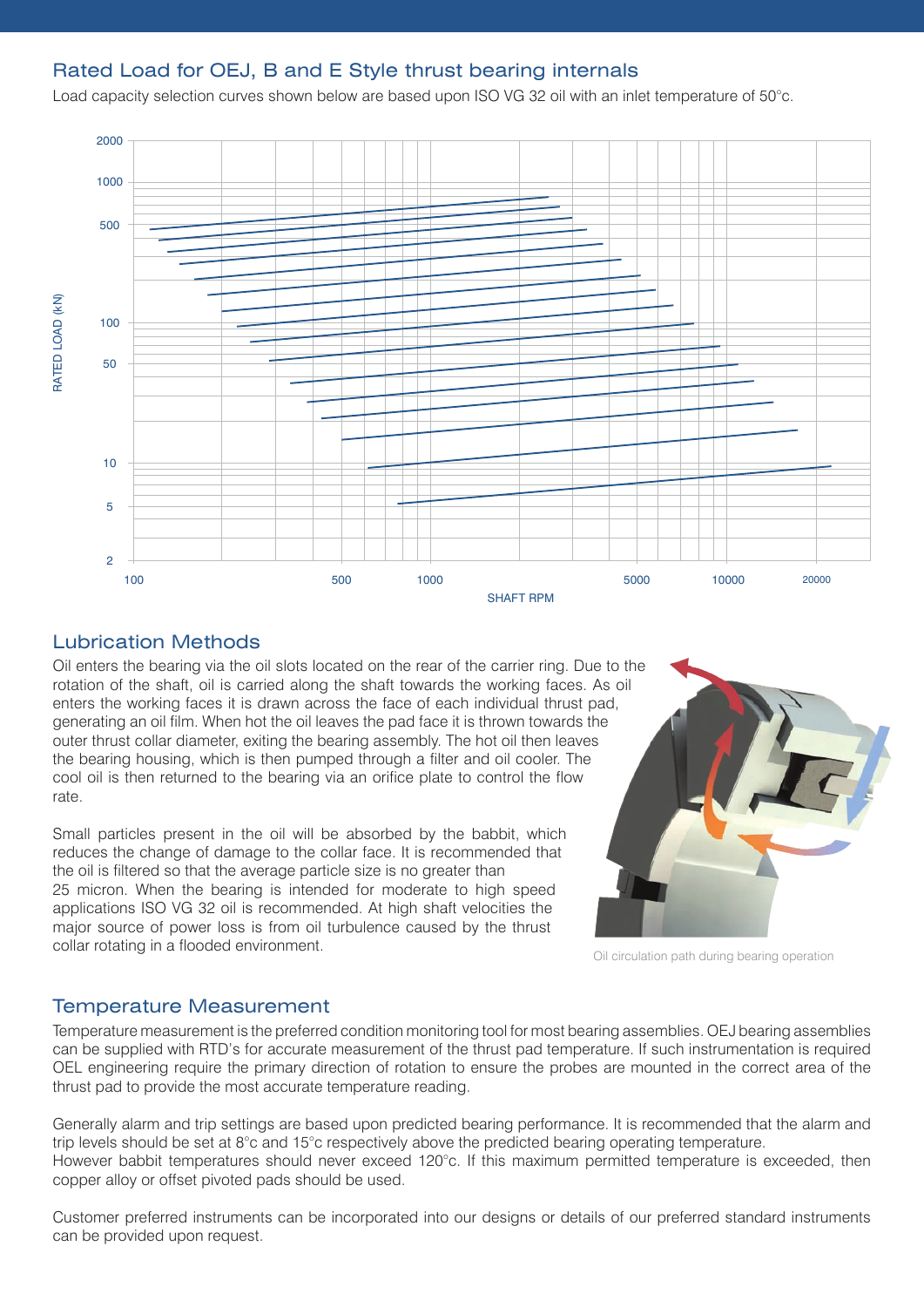## Oil Inlets, Outlets and Oil Drains for flooded bearings

The positions of oil inlets and oil outlets in flooded bearings can vary greatly, however there are some rules which must be observed to ensure optimum bearing performance.

• The oil outlet should be positioned at the top of the bearing housing, preferably directly above the collar to ensure that the bearing is fully submerged and that there is no trapped air within the housing.

• The oil inlet should be positioned so that the oil is fed to the inside diameter of the thrust pads to allow the pumping action of the collar face to force cool oil over the working faces.

• Adequate sealing is to be provided at either end of the shaft to maintain a full head of oil.

#### Oil Inlets, Outlets and Oil Drains

The oil inlet orifice size required should be calculated using the following thin plate orifice formula.

 $Q = 19.4d^2$   $\sqrt{p}$  Where P S

 $Q =$  Required oil flow, gallons per minute

- $d =$  Inlet orifice diameter, inches
- $P =$  Oil pressure,  $lb/in^2$
- $S =$  Specific gravity

If the oil inlet orifice is substantially long then flow losses should be considered.

= Oil flow, cubic meters per minute Q 264.2

#### Recommended Oil Discharge Configuration

| <b>SIZE</b>    | <b>HOUSING BORE</b><br>'C' | <b>COLLAR</b><br><b>DIAMETER 'Y'</b> | <b>COLLAR</b><br>THICKNESS 'X' | <b>OUTLET</b><br>DIAMETER 'O' |
|----------------|----------------------------|--------------------------------------|--------------------------------|-------------------------------|
|                |                            |                                      |                                |                               |
| <b>OEJ 101</b> | 111.13                     | 104.6                                | 22.4                           | 5.6                           |
| <b>OEJ 127</b> | 136.53                     | 130                                  | 22.4                           | 5.6                           |
| <b>OEJ 152</b> | 161.93                     | 155.4                                | 25.4                           | 11.2                          |
| <b>OEJ 177</b> | 187.33                     | 180.8                                | 31.8                           | 12.7                          |
| <b>OEJ 203</b> | 212.73                     | 206.2                                | 35.1                           | 16.8                          |
| <b>OEJ 228</b> | 238.13                     | 231.6                                | 38.1                           | 20.6                          |
| <b>OEJ 266</b> | 279.4                      | 271.6                                | 44.5                           | 26.9                          |
| <b>OEJ 304</b> | 317.5                      | 309.6                                | 50.8                           | 30.2                          |
| <b>OEJ 342</b> | 355.6                      | 347.7                                | 57.2                           | 33.3                          |
| <b>OEJ 381</b> | 393.7                      | 385.8                                | 63.5                           | 35.1                          |
| <b>OEJ 431</b> | 447.68                     | 438.2                                | 73.2                           | 35.1                          |



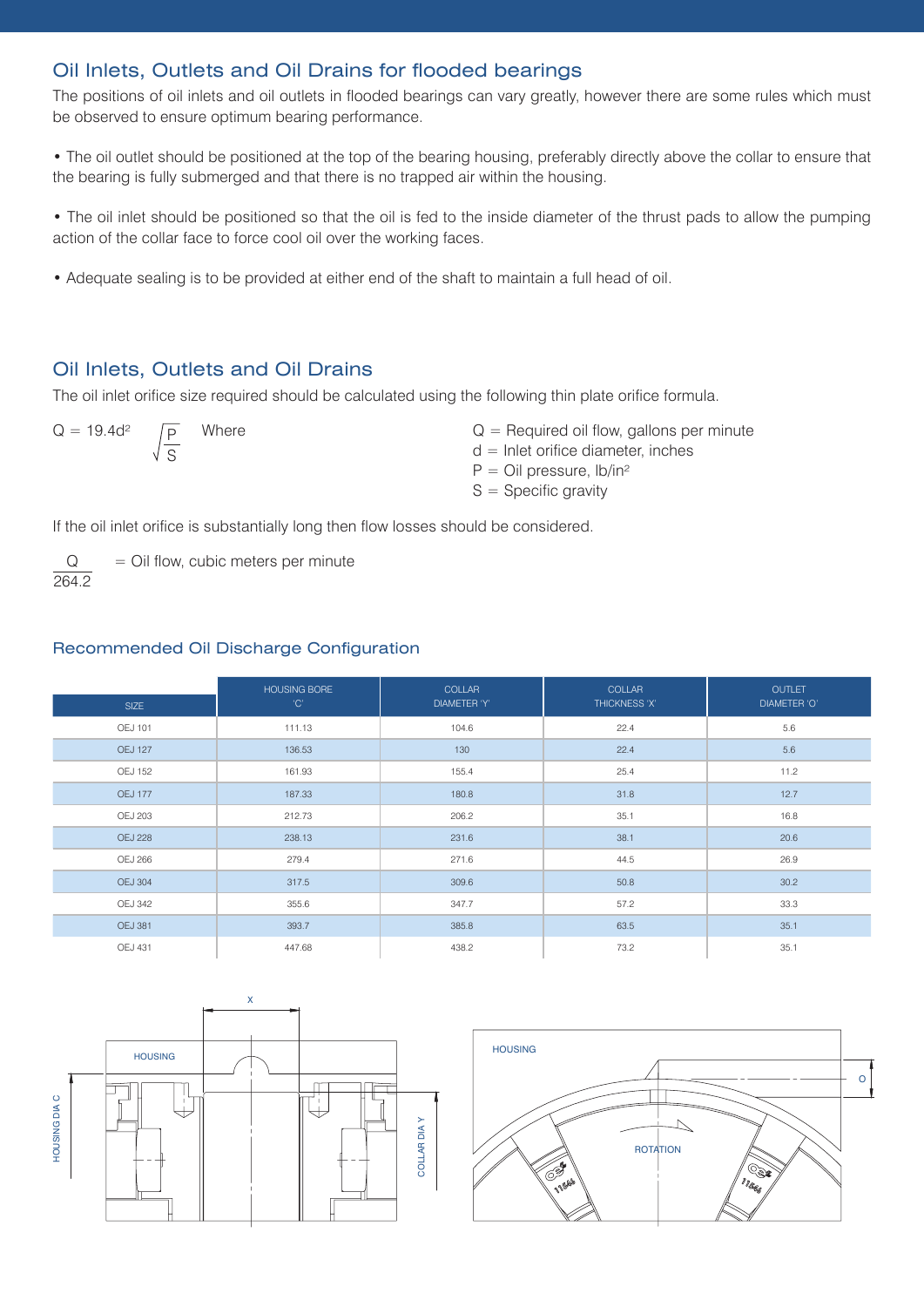## Recommendations

#### **Cleanliness**

It is important that the oil supply pipes and bearing housing are perfectly clean, free from dirt or metal particles. It is advised that cotton waste should not be used for cleaning of any parts mentioned. Apply a liberal amount of lubricating oil to the housing, shaft, collar and bearing parts when fitting and ensure that the housing is closed as soon as possible to ensure that the interior remains clean.

#### Axial Clearance

Always ensure on double thrust arrangements that the axial clearance is correct. This is done by moving the collar hard against one of the thrust faces, then using feeler gauges measure behind the thrust ring of the opposite thrust ring. Do not measure between the collar and thrust face in case damage occurs.

## **Alignment**

It is essential to obtain correct bearing alignment to maximise the operation safety margin. The working faces of the thrust collar must be flat, parallel and normal to the shaft axis. This can be checked during manufacture and if the collar is integral to the shaft no additional checks should be required. Separate thrust collars should always be re-checked after final assembly onto the shaft.

## Thrust Collars

OEL recommend that thrust collars are manufactured from plain carbon steel. High alloy steels can cause operational problems, also do not use plate material. Suggested thrust collar sizes are given in the shaft details section earlier in this catalogue. To avoid expensive forgings and ease of replacement it is sometimes preferred to use a separate collar keyed onto the shaft and held in position with a shaft nut. It is essential to ensure that the thrust collar is normal to the shaft axis.